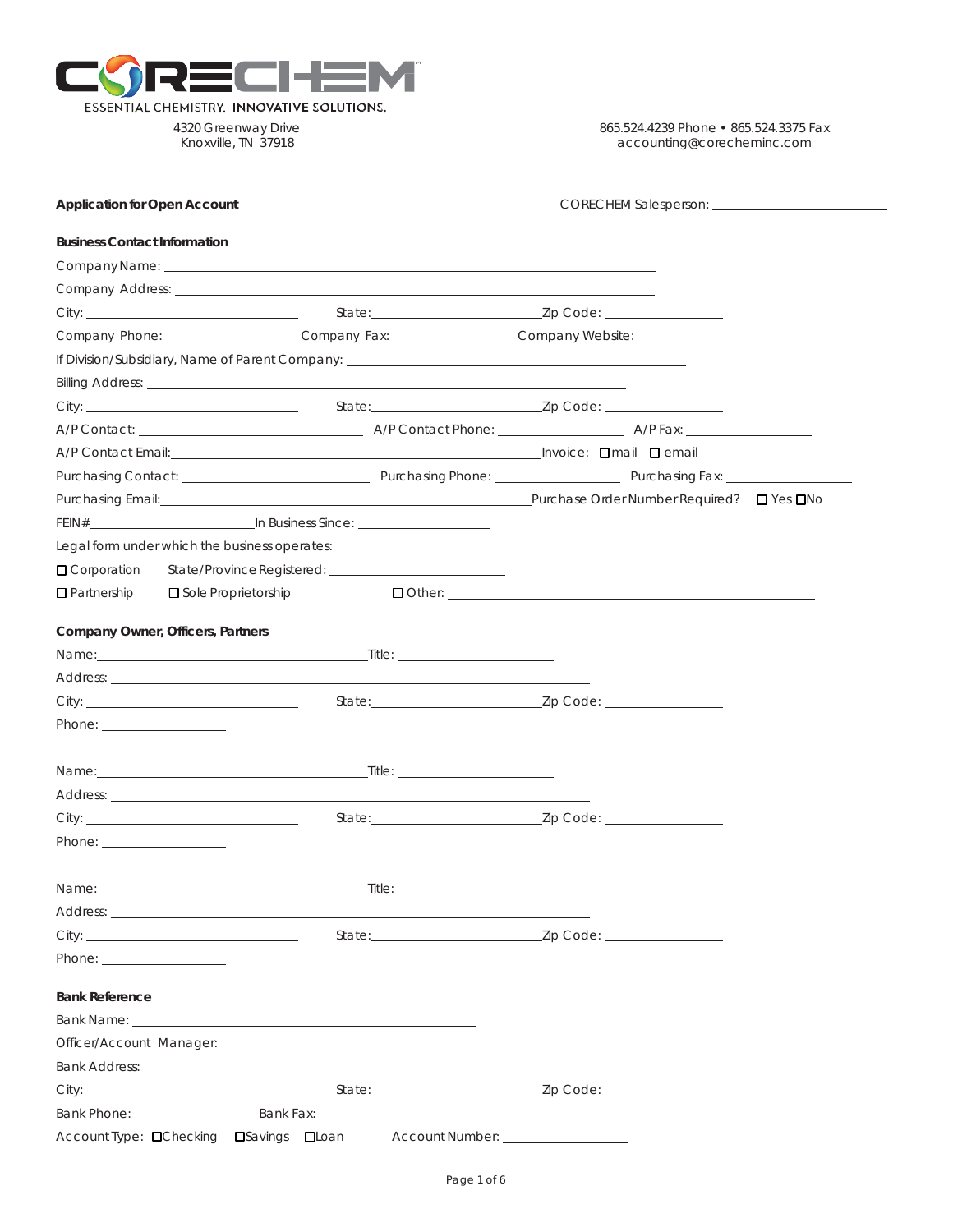| Bank Reference cont'd                                                                                                                                                                                                          |  |  |  |
|--------------------------------------------------------------------------------------------------------------------------------------------------------------------------------------------------------------------------------|--|--|--|
|                                                                                                                                                                                                                                |  |  |  |
| Officer/Account Manager: The Contract of the Contract of the Contract of the Contract of the Contract of the Contract of the Contract of the Contract of the Contract of the Contract of the Contract of the Contract of the C |  |  |  |
|                                                                                                                                                                                                                                |  |  |  |
|                                                                                                                                                                                                                                |  |  |  |
| Bank Phone: Bank Fax: Bank Tax:                                                                                                                                                                                                |  |  |  |
| Account Type: □Checking □Savings □Loan Account Number: _________________________                                                                                                                                               |  |  |  |
| <b>Trade Reference</b>                                                                                                                                                                                                         |  |  |  |
|                                                                                                                                                                                                                                |  |  |  |
| Contact Name: The Contact Order of the Contact Order of the Contact Order of the Contact Order of the Contact O                                                                                                                |  |  |  |
| Address: the contract of the contract of the contract of the contract of the contract of the contract of the contract of the contract of the contract of the contract of the contract of the contract of the contract of the c |  |  |  |
|                                                                                                                                                                                                                                |  |  |  |
| Phone: Fax: Fax: Fax: Phone:                                                                                                                                                                                                   |  |  |  |
| Date Account Opened: Credit Limit: Credit Limit: Current Balance:                                                                                                                                                              |  |  |  |
|                                                                                                                                                                                                                                |  |  |  |
|                                                                                                                                                                                                                                |  |  |  |
| Address: the contract of the contract of the contract of the contract of the contract of the contract of the contract of the contract of the contract of the contract of the contract of the contract of the contract of the c |  |  |  |
|                                                                                                                                                                                                                                |  |  |  |
| Phone: Fax: Fax: Fax: 1999                                                                                                                                                                                                     |  |  |  |
| Date Account Opened: Credit Limit: Credit Limit: Current Balance: Current Balance:                                                                                                                                             |  |  |  |
|                                                                                                                                                                                                                                |  |  |  |
|                                                                                                                                                                                                                                |  |  |  |
| Address: Annual Material Address: Address: Address: Address: Address: Address: Address: Address: Address: Address: Address: Address: Address: Address: Address: Address: Address: Address: Address: Address: Address: Address: |  |  |  |
|                                                                                                                                                                                                                                |  |  |  |
| Phone: Fax: Fax: Fax: Phone:                                                                                                                                                                                                   |  |  |  |
| Date Account Opened: Communication of Credit Limit: Current Balance: Current Balance:                                                                                                                                          |  |  |  |
| <b>Financial Information</b>                                                                                                                                                                                                   |  |  |  |
| Amount of Credit Requested: \$                                                                                                                                                                                                 |  |  |  |
| Have you, the officers and/or the affiliates ever filed a petition in bankruptcy? $\square$ Yes $\square$ No                                                                                                                   |  |  |  |
| Is your company subject to any litigation?<br><u>D</u> Yes <b>D</b> No If so, describe:<br><u> Case of the secondary subject to any litigation? <br/> D Yes <b>D</b> No If so, describe:</u>                                   |  |  |  |

We declare that the above information is true, correct and complete and is given to induce the Company to extend credit. We authorize the Company to make such credit investigation as the Company sees fit, including contacting the above trade references and banks and obtaining credit reports. We authorize all trade references, banks and credit reporting agencies to disclose to the Company any and all information concerning the financial and credit history of my company and myself:

I have read and agree to the attached terms and conditions.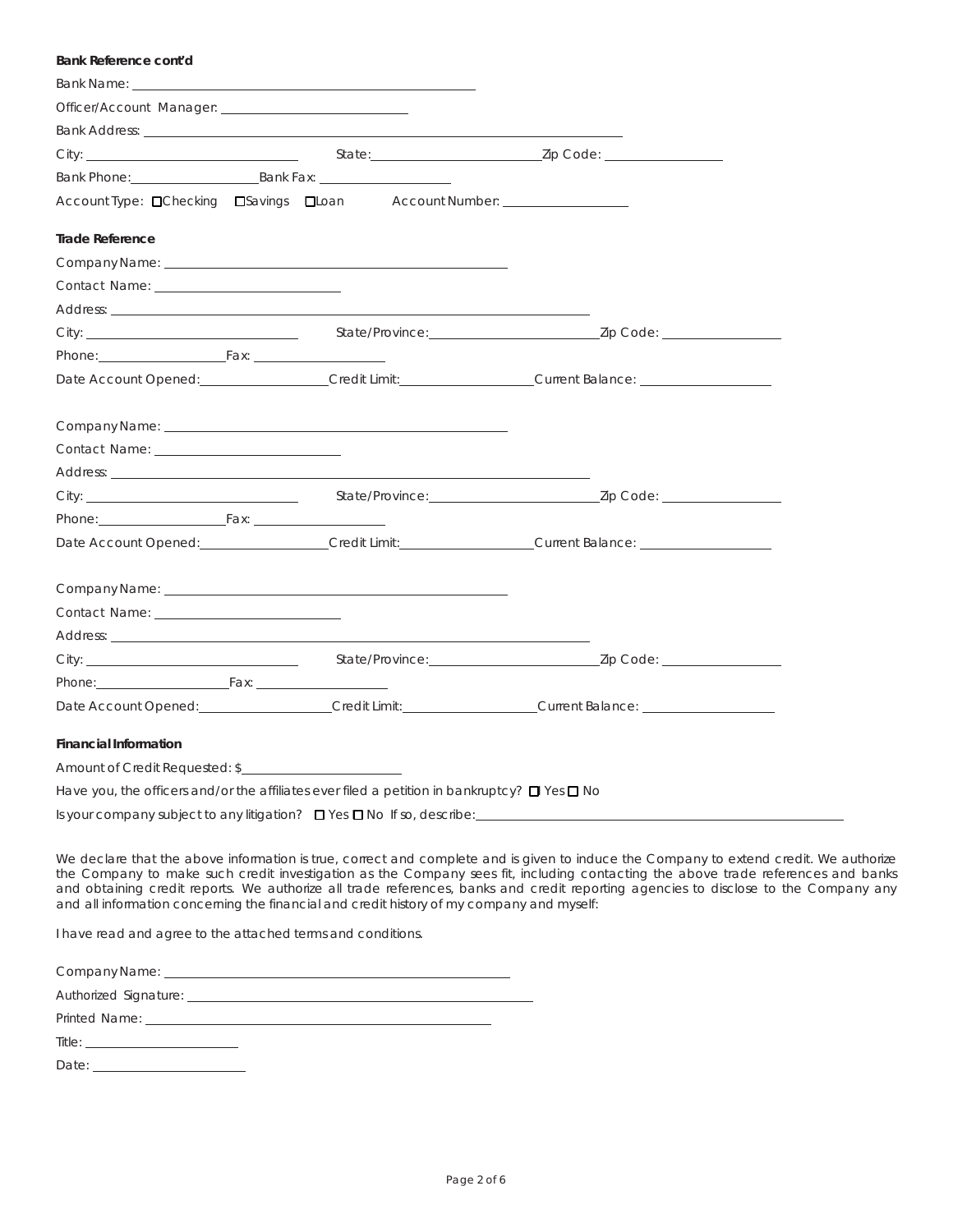# *Terms and Conditions of Sale*

**1. PAYMENTS.** Unless otherwise agreed upon in a writing signed by an authorized officer of CORECHEM Inc., all amounts payable under this agreement shall be due to CORECHEM Inc. within thirty (30) days of the invoice date, time being of the essence. Late payments shall bear interest at the rate of 18% per annum or the highest rate permitted by law; whichever is less. All prices shown are net. In addition to the price of the goods, Customer shall pay all expenses including taxes, insurance, freight, carriage, and warehousing.

**2. TAXES AND PRICING.** All prices quoted are subject to change without notice and are exclusive of taxes. Customer shall pay all taxes resulting from transactions, including without limitation occupation, property, excise, sales, or use tax, but excluding any taxes based on the income of CORECHEM Inc. The purchase price, including applicable taxes, shall be subject to increase based on CORECHEM Inc.'s established price at the date of actual shipment, if shipment is delayed thirty (30) days or more beyond the scheduled shipment date, and such delay is caused in whole or in part by circumstances beyond the reasonable control of CORECHEM Inc. as provided in Paragraph 10.

**3. SHIPMENT.** Scheduled shipment date is an estimate only. On or after the scheduled shipment date, Customer shall accept the shipment upon notification by CORECHEM Inc. If Customer refuses shipment, CORECHEM Inc. may (1) have the goods transported and warehoused at the Customer's expense and risk, which shall constitute shipment to Customer, and CORECHEM Inc. may then declare all amounts immediately due, or if any amount due is financed by CORECHEM Inc. it may declare that monthly installment payments commence thirty (30) days from the date of shipment to the warehouse; or (2) at CORECHEM Inc.'s option, defer shipment. CORECHEM Inc. may make partial shipments under this agreement and may invoice for each partial shipment separately. Each partial shipment shall be deemed to be a separate sale; however, delay in delivery of any partial shipment shall not relieve Customer of its obligation to accept delivery of remaining shipments. CORECHEM Inc.'s shipping weights shall govern for each shipment or partial shipment. Customer must promptly notify CORECHEM Inc. in writing to dispute the shipping weight of any shipment or partial shipment, providing the reasons for such dispute and all necessary documentation to substantiate the difference.

**4. SHIPPING TOLERANCES.** The goods sold are subject to CORECHEM Inc.'s published shipping tolerances in effect on the date of order or any then-applicable industry shipping tolerances for the goods if CORECHEM Inc. has no tolerances. (Current standard +/- 10%)

**5. TITLE/RISK OF LOSS/INSURANCE.** TITLE TO AND RISK OF LOSS OF THE GOODS SHALL PASS FROM CORECHEM, INC TO THE CUSTOMER WHEN THE GOODS OR COMPONENT PARTS WHETHER MANUFACTURED BY CORECHEM INC OR ANOTHER SUPPLIER ARE PLACED IN THE POSSESSION OF A COMMON CARRIER SELECTED BY CUSTOMER FOR SHIPMENT TO CUSTOMER. CUSTOMER SHALL PROVIDE INSURANCE FOR LOSS OR DAMAGE PAYABLE TO CORECHEM, INC WITH COVERAGE IN AN AMOUNT NO LESS THAN THE TOTAL AMOUNT OWING TO CORECHEM, INC WITH LOSS FIRST PAYABLE TO CORECHEM, INC. TITLE TO AND RISK OF LOSS OF THE GOODS SHALL PASS FROM CORECHEM, INC TO THE CUSTOMER WHEN THE GOODS OR COMPONENT PARTS WHETHER MANUFACTURED BY CORECHEM INC OR ANOTHER SUPPLIER ARE DELIVERED TO THE DESTINATION INSTRUCTED BY CUSTOMER IF PLACED IN THE POSSESSION OF A COMMON CARRIER SELECTED BY CORECHEM, INC OR ON A DELIVERY VEHICLE OWNED BY OR OPERATED BY CORECHEM, INC FOR SHIPMENT TO CUSTOMER.

**6. ACCEPTANCE OF GOODS.** Customer shall inspect or test all goods upon receipt. Customer shall be deemed to have affected final acceptance of the goods within fifteen (15) days from the date of initial shipment unless written notice is received by CORECHEM Inc. within such period. In any case, the goods will be deemed accepted on the date when used or otherwise placed in commercial operation.

**7. WARRANTY AND DISCLAIMER OF IMPLIED WARRANTIES**. CORECHEM Inc. warrants that title to the goods sold shall be free from any encumbrance and will conform to the description contained on CORECHEM Inc.'s invoice. **CORECHEM INC. DISCLAIMS ANY IMPLIED WARRANTIES OF MERCHANTABILITY OR FITNESS FOR PARTICULAR PURPOSE. THERE ARE NO REPRESENTATIONS OR WARRANTIES WHICH EXTEND BEYOND THE DESCRIPTION ON THE FACE THEREOF.** Customer is responsible for the designation and selection of products sold by CORECHEM Inc.

**8. REMEDY.** Customer must deliver and CORECHEM Inc. must receive written notice of Customer's rejection of goods not conforming to the warranty as provided in Paragraph 7 within thirty (30) days after the alleged defect is apparent or reasonably should be apparent to Customer. Customer's exclusive remedy pursuant to this agreement shall be limited to repair or replacement, in CORECHEM Inc.'s discretion, of nonconforming goods (F.O.B. CORECHEM Inc.'s shipping point). CORECHEM Inc. in its sole discretion may, in lieu of repair or replacement, accept return of the nonconforming goods and refund the moneys paid, without interest, provided Customer is not in default under this agreement. **ACCORDINGLY, CORECHEM INC. SHALL NOT HAVE LIABILITY OR RESPONSIBILITY FOR ANY OTHER DIRECT, INDIRECT, CONSEQUENTIAL OR SPECIAL DAMAGES, INCLUDING ATTORNEY'S FEES, THAT MAY ARISE FROM ANY BREACH OF SUCH WARRANTY.** Customer shall hold CORECHEM Inc. harmless and indemnify and defend CORECHEM Inc. (including its affiliates, assigns, directors, officers, employers, agents, and representatives) for any claims arising out of or relating to the design, specification, or use of the products sold by CORECHEM Inc. to Customer.

**9. RETURNS.** Returned goods will be accepted only if CORECHEM Inc. has given prior written consent. Handling, inspection, restocking and invoicing charges also may be assessed against Customer. All returns allowed must be shipped at Customer's expense and must be in excellent resale condition. Material cut to Customer's specifications is not returnable.

**10. DELAY OR NONPERFORMANCE.** CORECHEM Inc. shall not be liable for failure or delay in performance of this agreement due in whole or in part to strikes, work stoppages, fires, acts of terrorism, accidents, wars, rebellions, civil commotion, public strife, acts of any government, whether legal or otherwise, acts of public enemies, forces majeure, plagues, epidemics, pandemics, outbreaks of infectious disease or any other public health crisis, including quarantine or other employee restrictions, or qualified labor, or any other causes beyond CORECHEM Inc.'s reasonable control; this specifically includes delays or inability to obtain products because of the actions of CORECHEM Inc.'s suppliers.

**11. DEFAULT.** In the event of Customer's refusal to accept shipment or other default, CORECHEM Inc., at its discretion and option, shall be entitled to retain all money paid by Customer on account as liquidated damages. If Customer fails to make any payments when due, or if there is a breach of any covenant or agreement by Customer, or if CORECHEM Inc. deems itself insecure then Customer shall be deemed in default and CORECEHM Inc. shall have at its option the right to take immediate possession of the goods, and/or declare all unpaid amounts immediately due and payable and/or suspend shipments to Customer. CORECHEM Inc. shall be entitled to set off any amount owed by Customer or any of Customer's related entities against any amount payable to CORECHEM Inc. in connection with any unpaid moneys due to CORECHEM Inc. CORECHEM Inc. shall have all the rights and remedies of a secured party under the Uniform Commercial Code in addition to all other rights as established herein, which rights and remedies shall be cumulative. Waiver by CORECHEM Inc. of any breach or default shall not constitute a waiver of any subsequent breach or default. **12. EQUIPMENT.** Any equipment including jigs, dies, and tools (which CORECHEM Inc. acquires for use exclusively in the production of

goods for Customer) will be and remain CORECHEM Inc.'s possession. CORECHEM Inc. may change or alter any such equipment. Any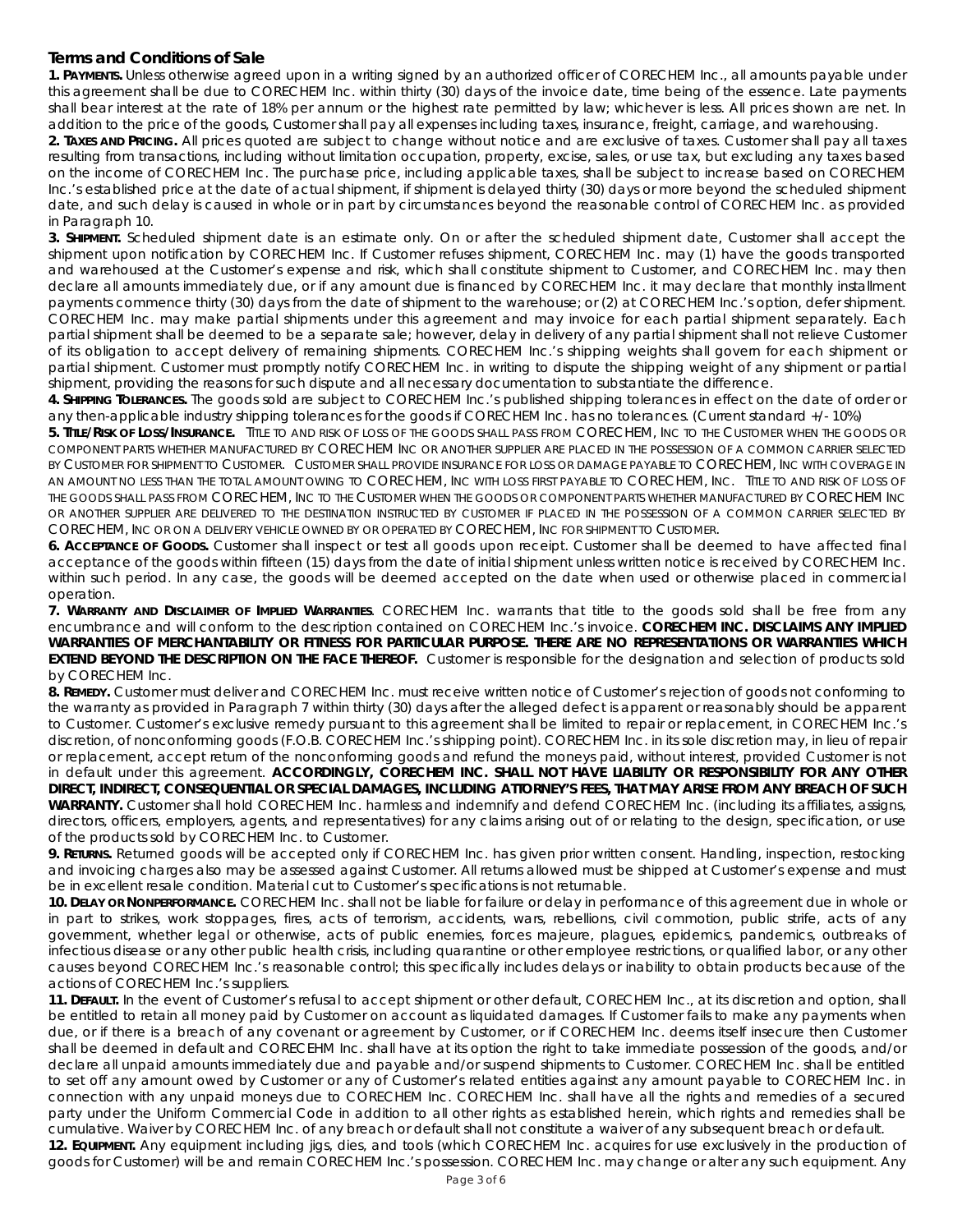material or equipment owned or furnished by Customer to CORECHEM Inc. will be carefully handled and stored by CORECHEM Inc. while in its possession. When for eighteen (18) consecutive months no orders acceptable to CORECHEM Inc. are received from Customer for goods to be made from any such equipment or materials, CORECHEM Inc. may, by written notice to Customer, request use or disposition of said material or equipment as it desires, without liability or obligation to Customer.

**13. CANCELLATION.** Upon receipt of written notice from Customer, CORECHEM Inc. shall cancel any orders as instructed, subject to the right of CORECHEM Inc. or its subcontractors to continue processing raw or finished material to the point at which processing can be halted with the least disruption and cost to CORECHEM Inc. Customer shall be responsible for all costs associated with the cancellation and completion of processing of material.

**14. ACCEPTANCE.** Acceptance of this offer is expressly limited to the terms of this offer. Any additional or differing terms provided in a form serving as confirmation shall not be construed as proposals for addition to the contract and shall in no way amend, prevail over, supplement, or supersede any provision of this agreement. These Terms and Conditions shall be deemed binding on Customer by its purchase of products from CORECHEM Inc. These Terms and Conditions may only be modified by a writing signed by an authorized officer of CORECHEM Inc. Each provision of this agreement shall remain in effect unless the provision is explicitly contradicted by the aforesaid writing signed by an authorized officer of CORECHEM Inc. These Terms and Conditions may be superseded or revised by CORECHEM Inc. ANNUAL TERMS AND CONDITIONS.

**15. GENERAL.** CORECHEM Inc. may assign its rights and obligations under these Terms and Conditions. If Customer changes its corporate status, both Customer and its successors continue to be bound by these Terms and Conditions of Sale, but CORECHEM Inc. reserves its rights under Paragraph 11. No prior representation, affirmation, or agreement shall be enforceable unless set forth herein.

**16. NUCLEAR USE.** The products covered by these Terms and Conditions and sold by CORECHEM Inc. are not intended for application in connection with the use or handling of nuclear material or the construction or operation of a nuclear installation. Customer shall not use these products for such purposes or permit others to use these products for such purposes unless an authorized officer of CORECHEM Inc. agrees to such use in writing. If any such use occurs without CORECHEM Inc.'s written agreement, CORECHEM Inc. disclaims all liability for any nuclear or other damages, injury or contamination, and Customer shall protect, defend, and indemnify CORECHEM Inc., CORECHEM Inc.'s affiliates and directors, officers, employees, agents, and representatives from and against any and all claims, losses, damages, costs, actions, judgments, expenses and liabilities of every kind and nature whatsoever (including without limitation attorney's fees and costs and expenses of defense) which, either directly or indirectly, are in any way connected with, arising out of or resulting from such use.

**17. DISPUTE RESOLUTION & GOVERNING LAW**. Any and all disputes to which CORECHEM Inc. is a party shall be determined subject to Tennessee law, and the state or federal courts of Tennessee shall have exclusive jurisdiction over such disputes. Customer expressly agrees to the personal jurisdiction of Tennessee courts. CORECHEM Inc. shall be entitled to collect from Customer reasonable attorney's fees, court costs and other expenses incurred for disputes arising out of this agreement. Customer must institute any action against CORECHEM Inc. within one year after Customer's claim arises, or such claim shall be barred notwithstanding any statutory limitations to the contrary.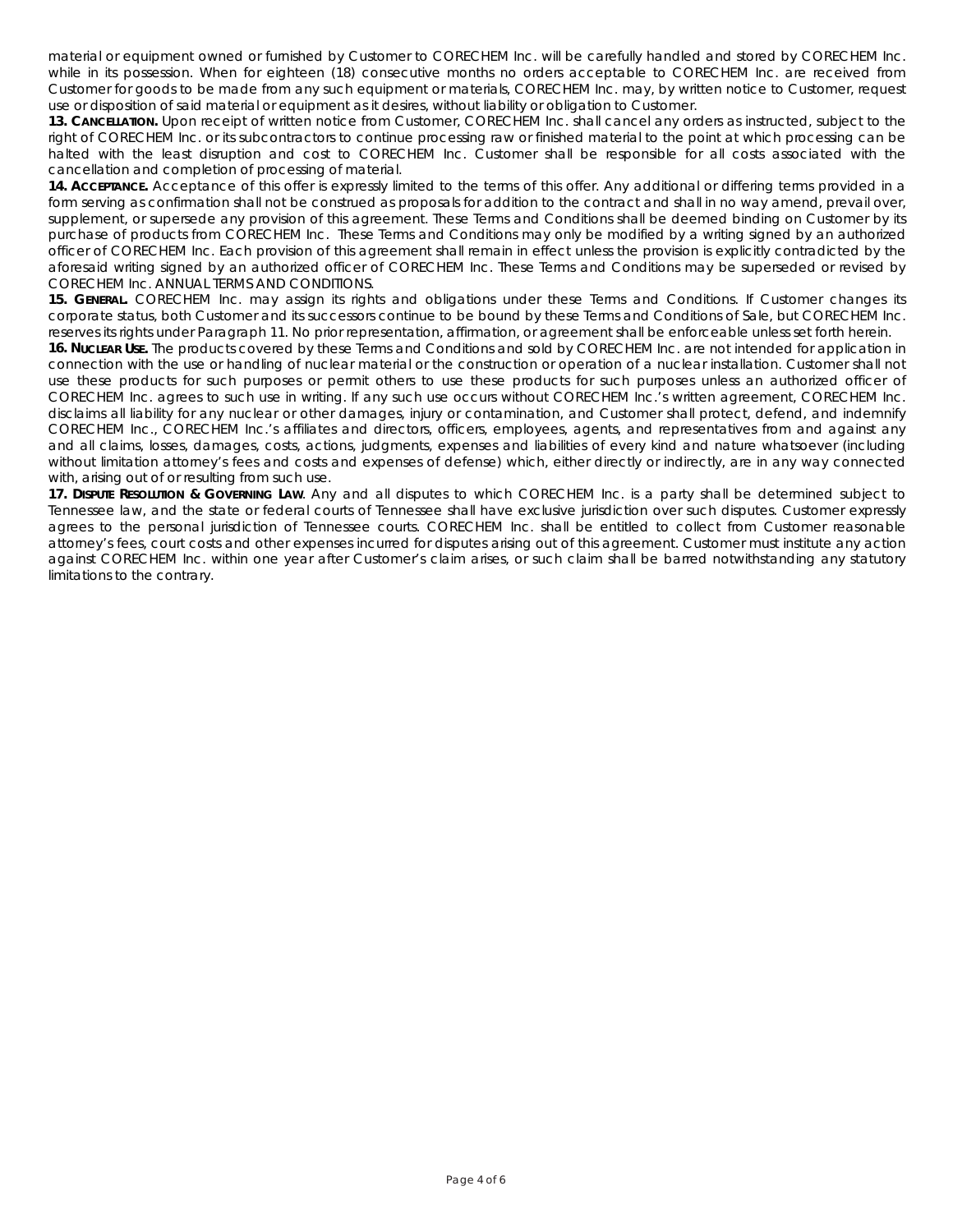## *Guaranty Agreement*

FOR GOOD CONSIDERATION, and as an inducement for CORECHEM Inc. (Creditor), from time to time extend credit to:

(Customer), it is hereby agreed that the undersigned does hereby personally guaranty to Creditor the prompt, punctual and full payment of all monies now or hereinafter due Creditor from Customer.

Until termination, this guaranty is unlimited as to amount or duration and shall remain in full force and effect notwithstanding any extension, compromise, adjustment, forbearance, waiver, release or discharge of any party, obligor or guarantor, or release in whole or in part of any security granted for said indebtedness or compromise or adjustment thereto, and the undersigned waives all notices thereto.

The obligations of the undersigned shall at the election of Creditor be primary and not necessarily secondary and Creditor shall not be required to exhaust its remedies as against Customer prior to enforcing its rights under this guaranty against the undersigned.

The guaranty hereunder shall be unconditional and absolute, and the undersigned waive all rights of subrogation and set-off until all sums due under this guaranty are fully paid. The undersigned further waives all suretyship defenses or defenses in nature thereof, generally.

In the event payments due under this guaranty are not punctually paid upon demand, then the undersigned shall pay all reasonable costs and attorney's fees necessary for collection, and enforcement of this guaranty.

If there are two or more guarantors to this guaranty, the obligations shall be joint and several and binding upon and inure to the benefit of the parties, their successors, assigns and personal representatives.

This guaranty may be terminated by any guarantor upon fifteen (15) days written notice of termination, mailed certified mail, return receipt requested to the Creditor. Such termination shall extend only to credit extended beyond said fifteen (15) day period and not to prior extended credit, or goods in transit received by Customer beyond said date, or for special orders placed prior to said date notwithstanding date of delivery.

Termination of this guaranty by any guarantor shall not impair the continuing guaranty of any remaining guarantors of said termination.

Each of the undersigned warrants and representsit has full authority to enter into this guaranty. This guaranty shall be binding upon and inure to the benefit of the parties, their successors, assigns and personal representatives. This guaranty shall be construed and enforced under the laws of the State of Tennessee.

| Signed this day of 20 | (year).                                                                                                                                                                                                                        |                                   |
|-----------------------|--------------------------------------------------------------------------------------------------------------------------------------------------------------------------------------------------------------------------------|-----------------------------------|
|                       |                                                                                                                                                                                                                                |                                   |
|                       |                                                                                                                                                                                                                                |                                   |
|                       |                                                                                                                                                                                                                                |                                   |
|                       |                                                                                                                                                                                                                                | State: <u>Zip Code:</u> Zip Code: |
|                       |                                                                                                                                                                                                                                |                                   |
|                       |                                                                                                                                                                                                                                |                                   |
|                       |                                                                                                                                                                                                                                |                                   |
|                       |                                                                                                                                                                                                                                |                                   |
|                       |                                                                                                                                                                                                                                | State: <u>Zip Code:</u> Zip Code: |
|                       |                                                                                                                                                                                                                                |                                   |
|                       |                                                                                                                                                                                                                                |                                   |
|                       |                                                                                                                                                                                                                                |                                   |
|                       |                                                                                                                                                                                                                                |                                   |
|                       |                                                                                                                                                                                                                                |                                   |
|                       | Phone: The contract of the contract of the contract of the contract of the contract of the contract of the contract of the contract of the contract of the contract of the contract of the contract of the contract of the con |                                   |